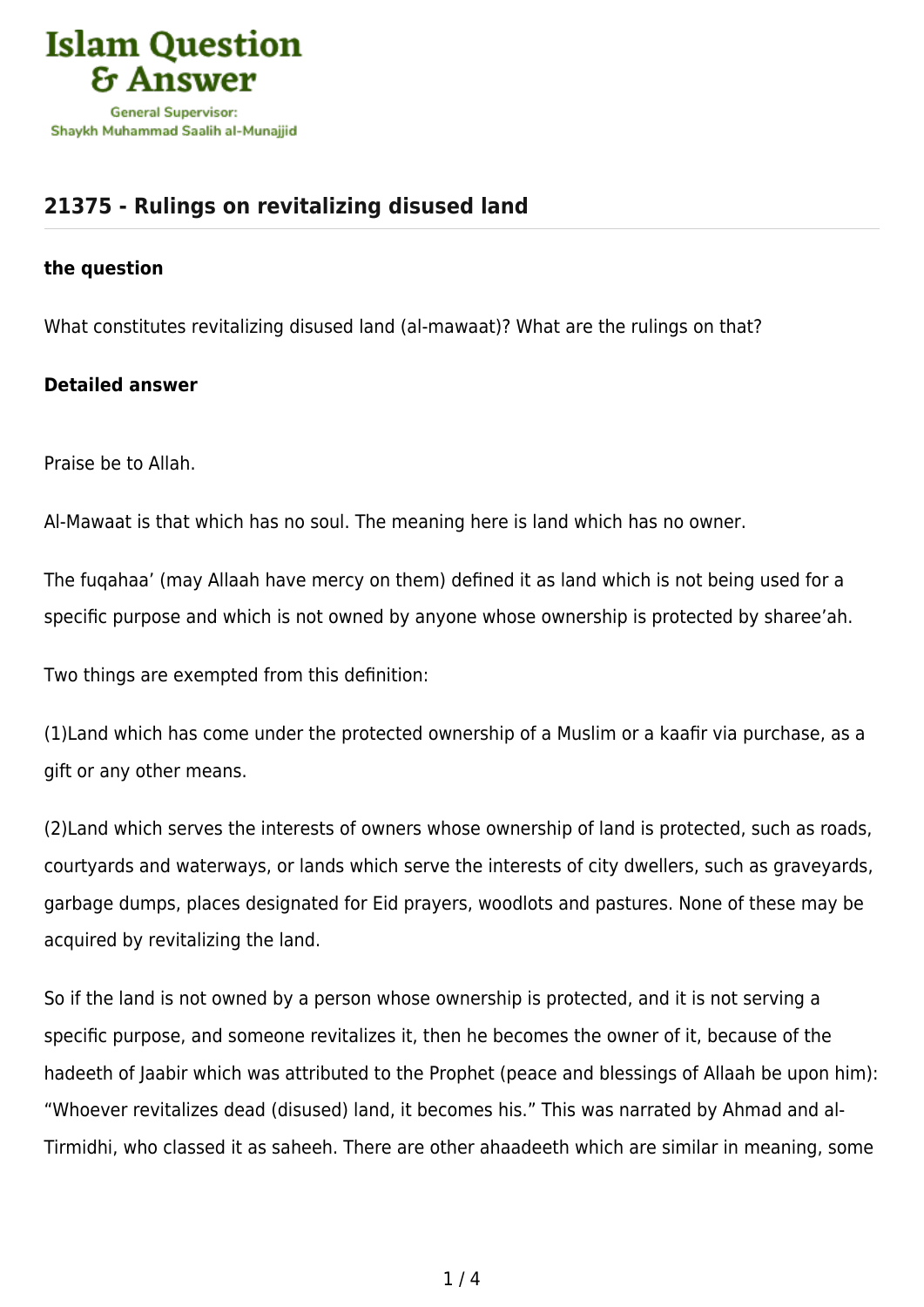

of which are narrated in Saheeh al-Bukhaari.

Most of the fuqahaa' of different regions agreed that possession of disused land may be taken by revitalizing it, although they differed as to the conditions attached to that, except for the disused lands of the Haram (sanctuary of Makkah) and of 'Arafaat, which cannot be taken possession of by revitalizing them, because that would make it too difficult to perform the rituals and because he would be taking land which may have to be used during the Hajj.

Revitalizing disused land may take several forms:

(1)If a person encloses it with a solid wall to keep others out, of the kind that is usually used for that purpose, then he has revitalized it, because the Prophet (peace and blessings of Allaah be upon him) said: "Whoever encloses land with a wall, it becomes his." This was narrated by Ahmad and Abu Dawood from Jaabir, and classed as saheeh by al-Jaarood; a similar report was narrated from Samurah. This indicates that enclosing the land is one of the things by which a person earns the right to ownership. What should be borne in mind is what the word haa'it (wall) refers to in linguistic terms; if a person merely places stones, piles of dirt or a small wall around the land which does not keep anyone out, or he digs a ditch around it, then he does not take possession of it, but he will have more right to revitalize it than anyone else, and he is not permitted to sell it unless he revitalizes it.

(2) If he digs a well on the disused land and reaches water, then he has revitalized it. If he digs a well but does not reach water, then he does not take possession of the land thereby, but he will have more right to it than others, because he has started to revitalize it.

(3)If he brings water to the disused land from a spring or river, then he has revitalized it thereby, because the water is of more benefit to the land than a wall.

(4)If he drains water from disused land which was covered with water, because of which the land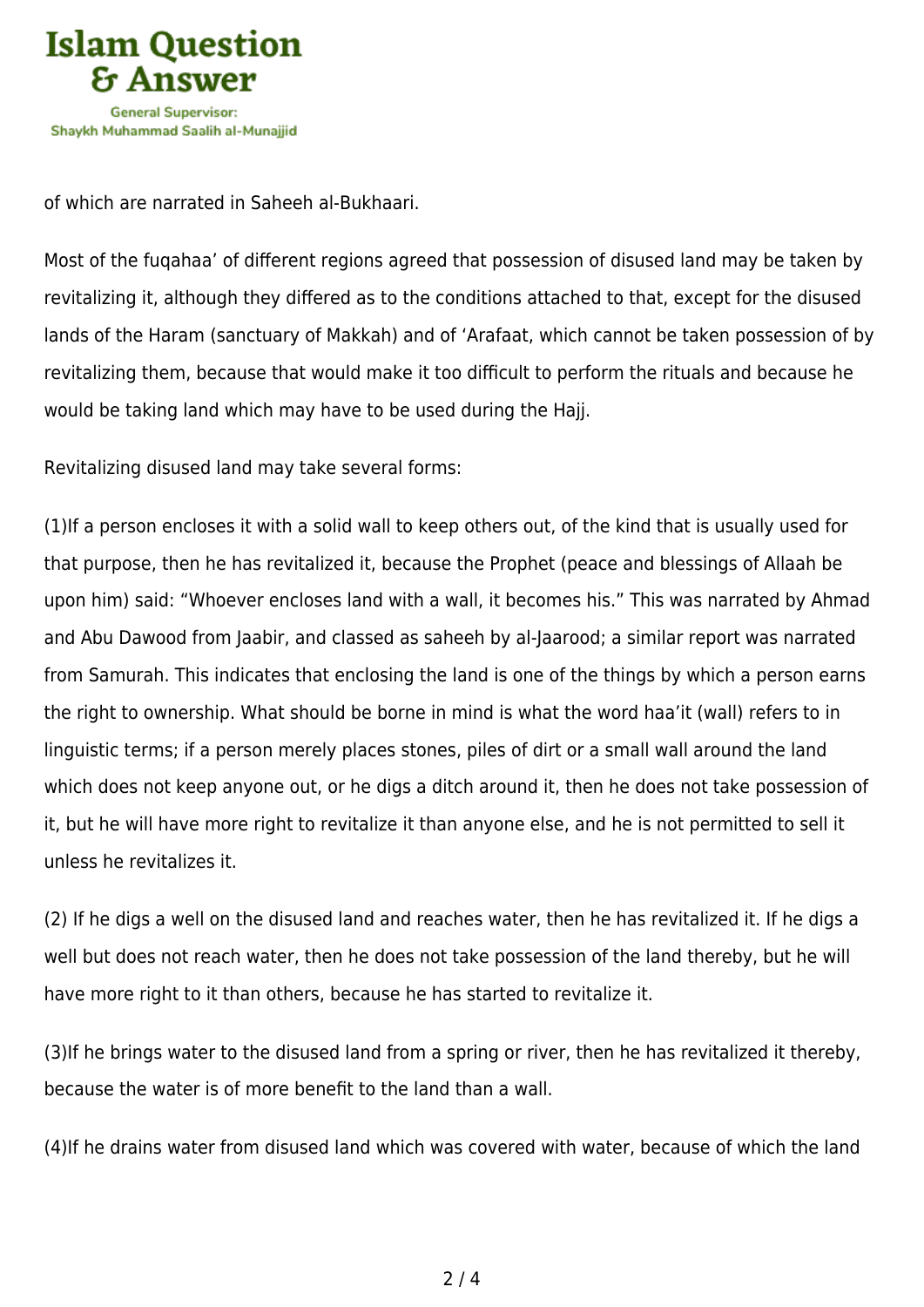

was not suitable for farming, and he drains the water so the land then becomes fit for that use, then he has revitalized it, because this is of more benefit to the land than the wall by building which, according to the report, one takes possession of the land.

Some of the scholars think that revitalizing disused land should not stop there; rather the matter should be referred to 'urf (custom) and what the people count as revitalizing land, because through this revitalizing process he will become the owner of the land. This was the view of a group of Hanbali imams and others, because sharee'ah made revitalizing the land the condition for taking possession of it, but it did not define precisely what was meant by revitalizing. So we should refer to what is regarded as revitalizing land according to custom.

The Muslim ruler has the right to give land to one who will revitalize it, because the Prophet (peace and blessings of Allaah be upon him) gave land to Bilaal ibn al-Haarith al-'Aqeeq, he gave land in Hadramawt to Waa'il ibn Hajr; and he gave land to 'Umar, 'Uthmaan and a number of the Sahaabah. But the recipient does not become the owner of the land just because he has been given it, unless he revitalizes it, but he has more right to it than others, so if he revitalizes it, it becomes his, and if he is unable to revitalize it, the ruler can take it back and give it to someone else who is able to revitalize it. 'Umar ibn al-Khattaab (may Allaah be pleased with him) took back land from those who were unable to revitalize it.

Whoever reaches a permissible thing first – apart from disused land – such as game [animals or birds for hunting] or wood, then he has more right to it.

If water that is permissible for everybody (i.e., water that is not owned by anybody) passes through people's lands, such as a river or the water of a wadi, then the owner of the higher land has the right to use the water for irrigation and to withhold it until it reaches the ankles, then he should let it flow to people further on, and so on in turn. The Prophet (peace and blessings of Allaah be upon him) said, "Irrigate (your land), O Zubayr, then withhold the water until it reaches